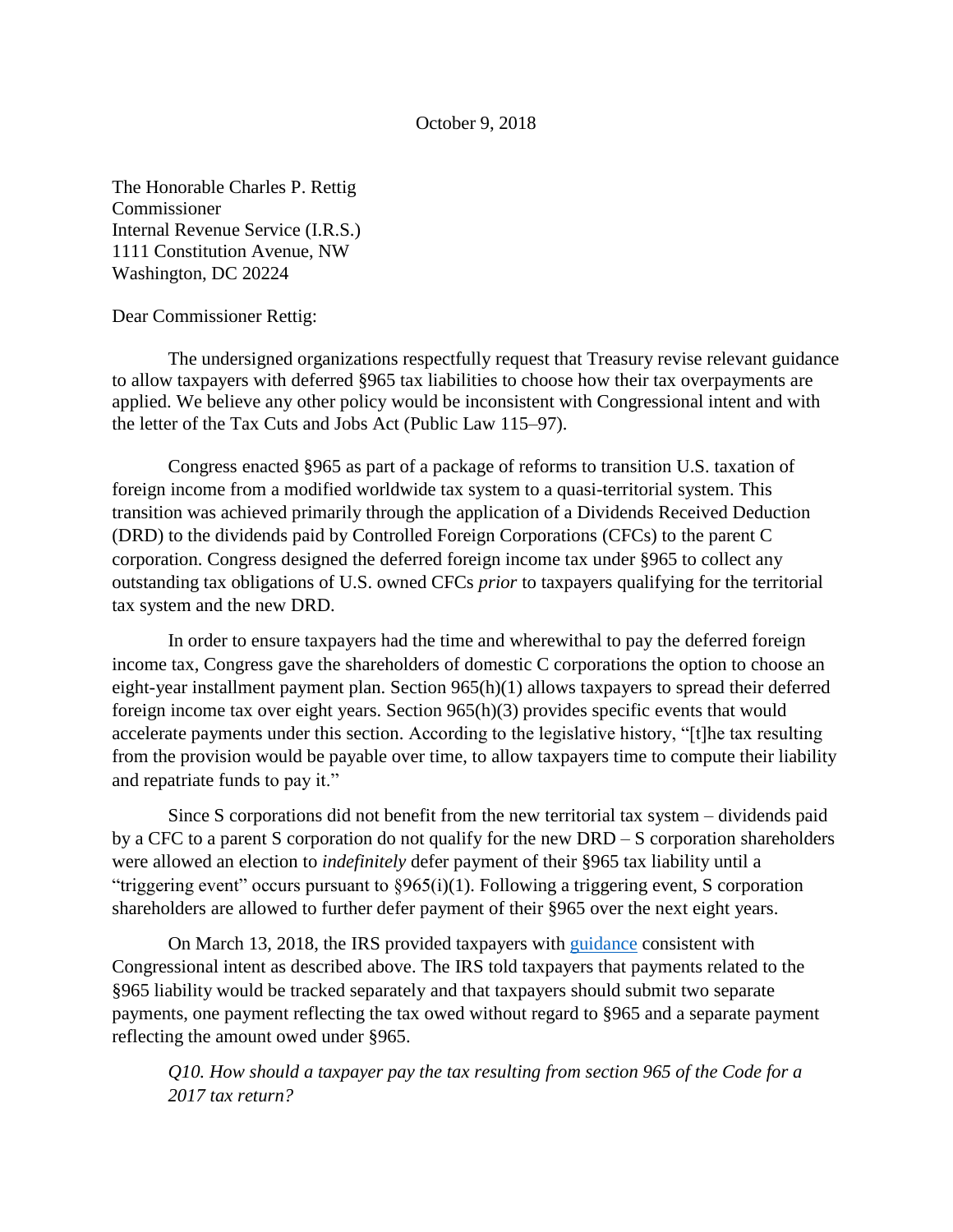*A10. A taxpayer should make two separate payments as follows: one payment reflecting*  tax owed without regard to section 965 of the Code, and a second, separate payment *reflecting tax owed resulting from section 965 of the Code and not otherwise satisfied by another payment or credit as described in Q&A13 and Q&A14 (the 965 Payment).*

On April 13, however, the IRS amended the previous guidance and [abandoned](https://www.irs.gov/newsroom/questions-and-answers-about-reporting-related-to-section-965-on-2017-tax-returns) the bifurcated approach of FAQ 10. The new guidance made clear that IRS would apply estimated tax payments of net tax liabilities to a taxpayer's net income tax liability first, and then to their tax liability under §965.

*Q13. How will the IRS apply 2017 estimated tax payments (including credit elects from 2016) to a taxpayer's net tax liability under section 965?*

*A13. The IRS will apply 2017 estimated tax payments first to a taxpayer's 2017 net income tax liability described under section 965(h)(6)(A)(ii) (its net income tax determined without regard to section 965), and then to its tax liability under section 965, including those amounts that are subject to payment in installments pursuant to an election under section 965(h).*

*Q14. If a taxpayer's 2017 payments, including estimated tax payments, exceed its 2017 net income tax liability described under section 965(h)(6)(A)(ii) (its net income tax determined without regard to section 965) and the first annual installment (due in 2018) pursuant to an election under section 965(h), may the taxpayer receive a refund of such excess amounts or credit such excess amounts to its 2018 estimated income tax?*

*A14. No. A taxpayer may not receive a refund or credit of any portion of properly applied 2017 tax payments unless and until the amount of payments exceeds the entire unpaid 2017 income tax liability, including all amounts to be paid in installments under section 965(h) in subsequent years. If a taxpayer's 2017 tax payments exceed the 2017 net income tax liability described under section 965(h)(6)(A)(ii) (net income tax determined without regard to section 965) and the first annual installment (due in 2018) pursuant to an election under section 965(h), the excess will be applied to the next successive annual installment (due in 2019) (and to the extent such excess exceeds the amount of such next successive annual installment due, then to the next such successive annual installment (due in 2020), etc.) pursuant to an election under section 965(h).*

Taxpayers often overpay their tax liabilities, either through excessive estimated tax payments or through amendments to earlier returns. The policy articulated in FAQ 13 and 14 would require that these overpayments be applied to any outstanding §965 liabilities, even if the taxpayer had elected to defer those liabilities under §965(h) and (i). That result is simply not consistent with the clear reading of §965(h) and (i) nor with the policy goals Congress articulated when it adopted the deferral election.

The IRS has argued that their hands are tied and the statute requires this policy. A Chief Counsel Memorandum dated August 2 argued that the §965 guidance was based on their interpretation of §6402 and §6403. Section 6403 provides: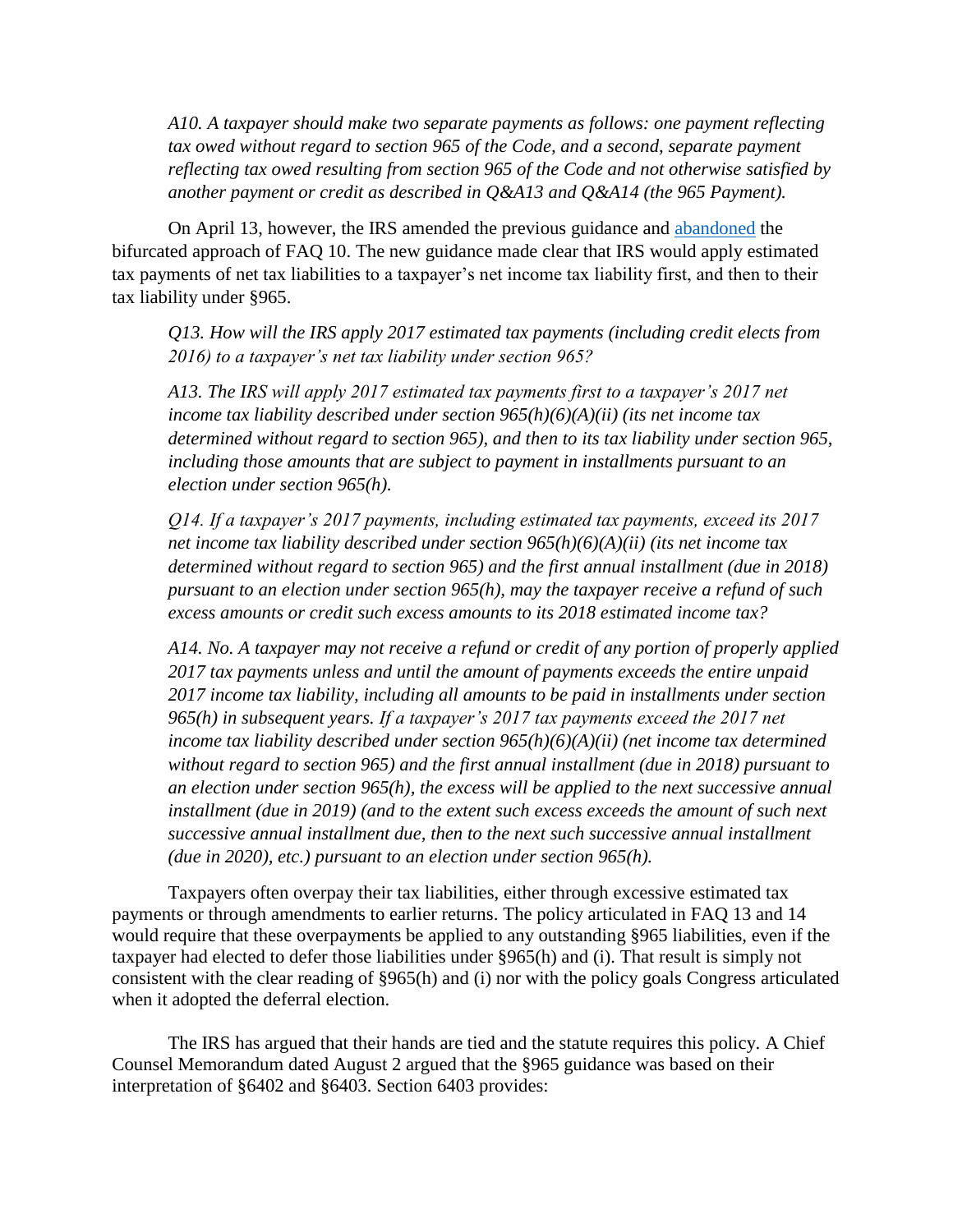*In the case of a tax payable in installments, if the taxpayer has paid as an installment of the tax more than the amount determined to be the correct amount of such installment, the overpayment shall be credited against the unpaid installments, if any. If the amount already paid, whether or not on the basis of installments, exceeds the amount determined to be the correct amount of the tax, the overpayment shall be credited or refunded as provided in section 6402.* 

Contrary to the August  $2<sup>nd</sup>$  memorandum, §6403 does not compel the policy articulated in the April IRS guidance. Section 6403 clearly applies only to overpayment of a specific installment of a tax payable in installments. It is silent as to the treatment of overpayment of tax liabilities not subject to payment in installments.

Meanwhile, taxes due at some future date under the provisions of §965(h) or (i) are not outstanding as of the date of a current overpayment, and therefore §6402 does not cover them. Even if they were, §6402(a) provides that the Secretary "may" apply overpayments on one tax to another existing liability. The failure in §6402(a) to *mandate* application to such a tax provides the Secretary with ample latitude to comply with the clear intent of Congress to defer the payment of the future §965 installments.

Taxpayers who overpaid their 2017 taxes did not overpay as an installment of the §965 tax. They overpaid their 2017 net income tax liability, which, by definition, excludes the §965 liability for the year. These payments were made consistent with the March IRS guidance, which required taxpayers to make *separate* payments of the first installment of their §965 tax liability.

Congress explicitly gave taxpayers the election to defer – for eight years for  $C$ corporation shareholders and indefinitely for S corporation shareholders – their tax liabilities under §965. The guidance issued by the IRS and the subsequent memorandum from the Chief Counsel's Office seek to overturn this policy without any statutory authority.

U.S. taxpayers routinely overpay their estimated taxes because there are substantial tax penalties for underpayment. The policy IRS articulated regarding §965 liabilities would establish a new penalty for taxpayers who overpay their taxes. It is contrary to Congressional intent and it is contrary to a plain reading of the law. We respectfully request that the IRS revise its guidance and restore to allowing taxpayers the full deferral of their §965 tax liabilities, as Congress intended.

## Signed,

Air-Conditioning, Heating, and Refrigeration Institute Alliance for Competitive Taxation American Council of Life Insurers American Forest and Paper Association American Institute of Architects Auto Care Association Business Roundtable Consumer Technology Association